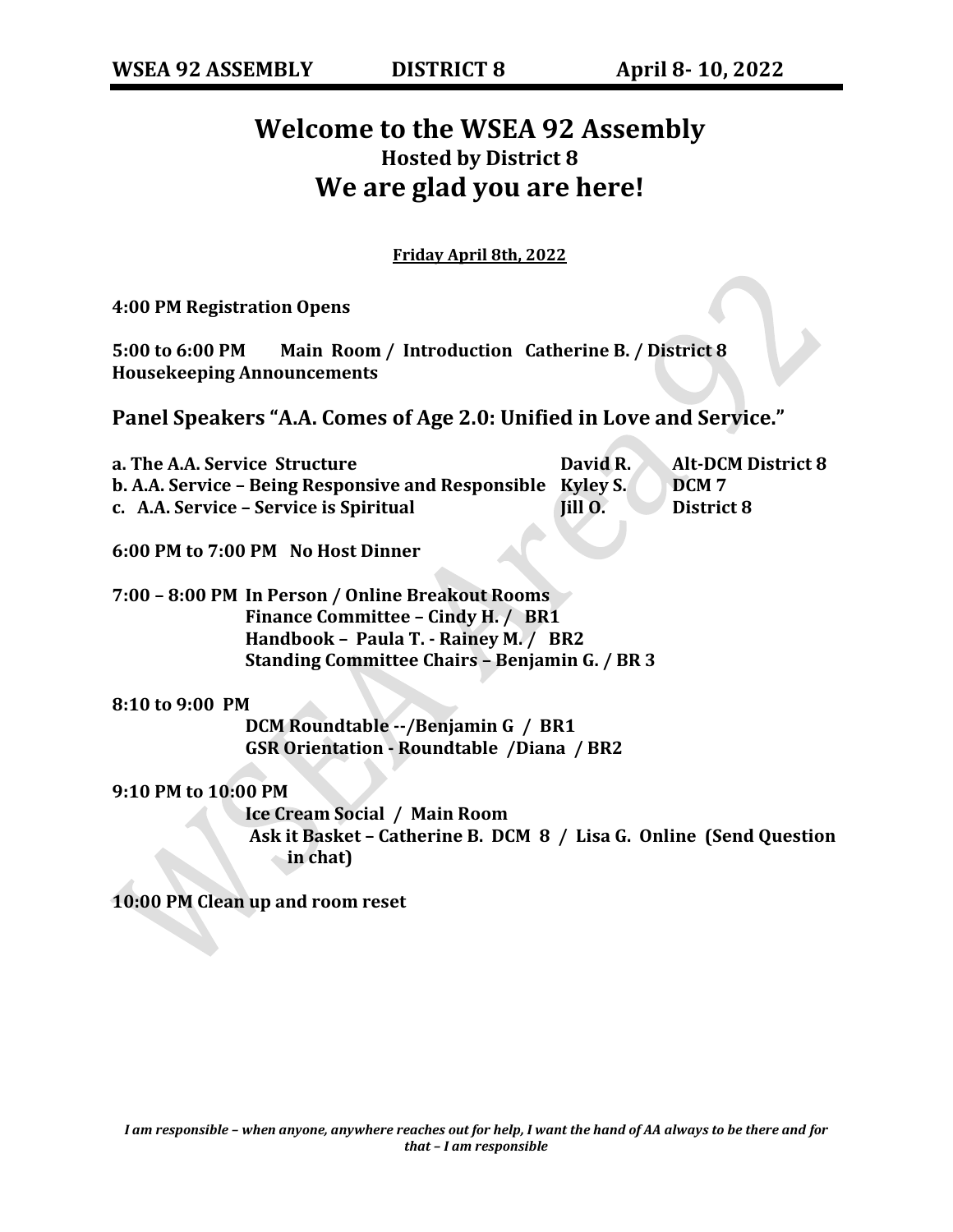#### **Saturday, April 9th, 2022 8:00 AM**

- **1.** Call to Order
	- 1. Moment of silence, Serenity Prayer
	- 2. 12 Traditions English Emily A. District 8
	- 3. 12 Traditions Spanish Toribio N. DCM District 25
	- 4. 12 Concepts English Garret B. GSR District 8
	- 5. 12 Concept Spanish Cireno GSR District 25

#### **Motion to Record Proceedings [ Call for Motion and Second ]**

- **2.** Welcome! Review of business procedure – Benjamin G. Housekeeping Announcements / Catherine B. District 8
- **3.** Introductions of Past Delegates
- **4.** Introductions of Elected
- **5.** Introductions of Standing Committee Chairs
- **6.** Review October 2021 Minutes Ann Marie K.
- **7. Motion to approve minutes [ Call for Motion and Second ]**
- **8.** Roll Call (Lisa G.)
- Elected and Appointed

**Districts** 

2,3,4,5,6,7,8,9,10,11,12,13,14,15,16,17,18, 19,20,21,22,23,24,25,26

- **9.** Special Election of Alternate Treasurer
	- Intro P. Delegate
	- Elections Process
- **10.**Trusted Servant Reports (5 mins.)
	- Delegate (unlimited) Ben N.
	- Alt-Delegate Diana M.
	- Chair Benjamin G.
	- Alt Chair Lisa G.
	- Treasurer (unlimited) Fran L.

**Motion to approve Treasurer's Report [Call for motion and Second]**

#### **11.Break 10:00 Am to 10 :15 AM**

- 12. Standing Committee Reports (5 Min )
	- Secretary Open
	- Archives Val D.
	- Cooperation with Professional Community - Jay J.
	- Corrections Marc Mc.
	- $\bullet$  Grapevine/Lit Eddie P.
	- Newsletter Doug M.
	- Public Information Open
	- Technology Bryan B.
	- Translation Johnny A.
	- Treatment/Accessibilities Mike O.

#### **12. GSR Sharing by Motion begins at 11:AM (Lisa G.- In-Person Benjamin-Online) Timed 3 minutes**

**13. Lunch Break 12:00 to 1:00 PM**

**14. New Business – Archives Motion**

#### **15. General Service Conference Agenda Review**

- **Introduction- See Document A. and PowerPoint**
- **Document A. Agenda Topic List for In-Person and Online**
- **i. Agenda Benjamin G.**
- **ii. CPC Rainey M.**
- **iii. Corrections Marc Mc.**
- **iv. Finance Fran L.**
- **v. Grapevine Lisa G.**
- **vi. Literature Eddie P./ Rainey M.**
- **vii. Policy & Adm. Bryan B.**
- **viii. PI Valerie D. / Andy C.**
- **ix. Rep. Chart Johnny A.**
- **x. Treat & Access. Michael O.**
- **xi. Trustees Doug M.**
- **xii. Archives Valerie D.**
- **xiii. ICRF Benjamin G.**

**16. Break 3:30 PM to 3:45 PM Resume Discussion**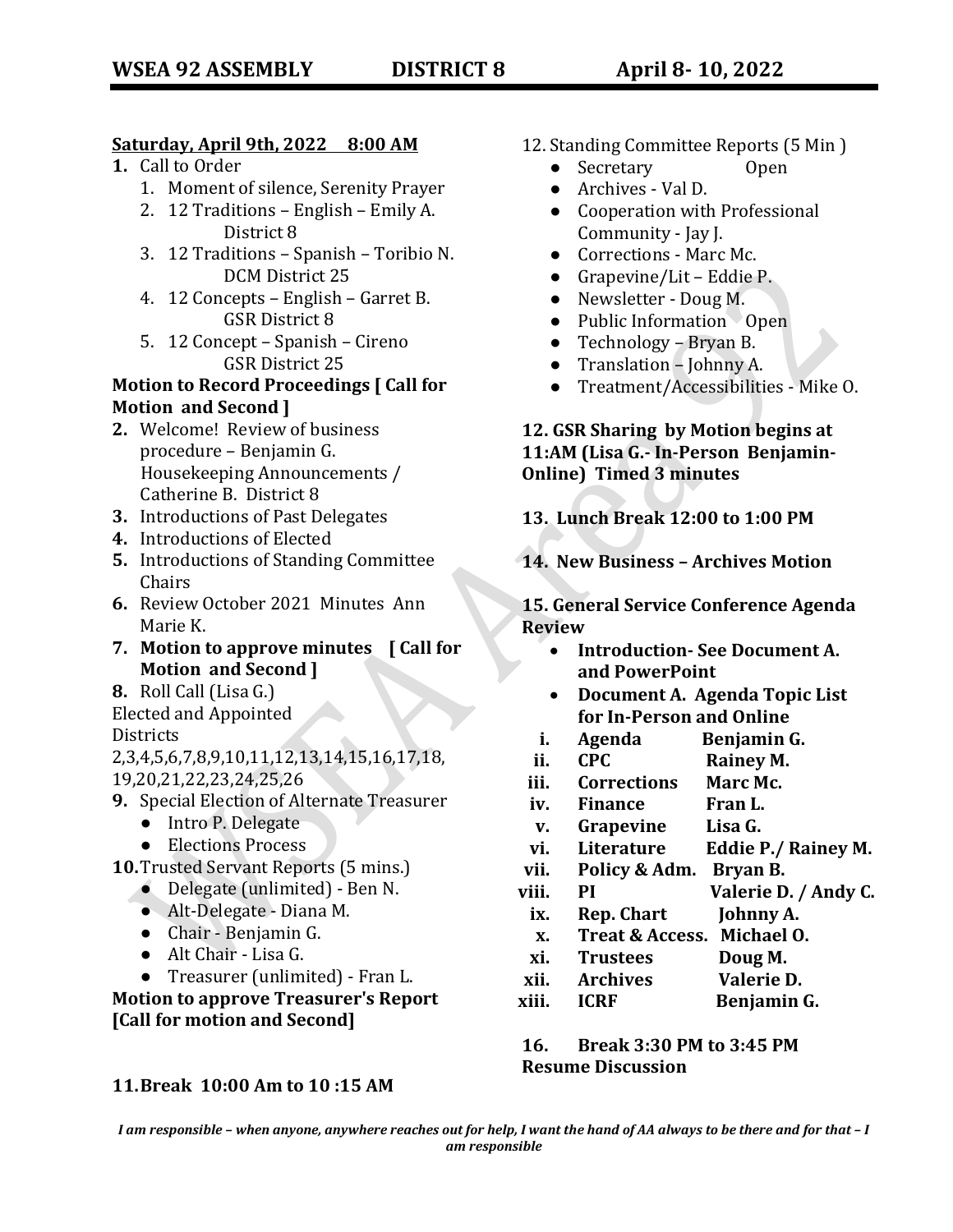#### **17. Dinner Break 6:00 PM to 7:30 Pm**

#### **18.Area Sub-Committee** (5 mins.)

- Registrar -Diana M.
- Finance Committee -Cindy H.
- Handbook Committee (TBD)

#### **18. Special Committees**

- Central Office who wishes to report
- GSR Roundtable report (TBD)
- DCM Roundtable report (TBD)
- Ad Hoc Committee-On Hybrid Meetings – Rainey M. (5 mins)
- October 2022 Area Inventory Committee – Gary P. (5 mins)

### **19.DCM Reports** (3 mins.) Lisa G 2,3,4,5,6,7,8,9,10,11,12,13,14,15,16,17, 18,19,20,21,22,23,24,25,26

**20.Host Committee Reports** (3 mins.) Lisa G.

- April Pre Conf 2022 District 8
- July Quarterly 2022 District 26
- October Inventory Assembly 2022 District 4
- January Quarterly 2023 District 5
- April Pre Conf. 2023 District 7
- October Election Assembly 2023 District 2
- $\bullet$  Bid for April Pre Conf. 2024 ()

● Bid for July Quarterly 2023 will be taken at July Quarterly 2022

#### **21.Unfinished Business**

● None

#### **22.New Business**

**23.Motion to Adjourn , Second. Close with the responsibility statement**

**Sunday, April 10th 2022 Sunday Morning Spiritual Breakfast**

**8.00 AM to 9.00 AM Buffet Breakfast** 

**9:00 AM Speaker Scott R.**

**Resume Business if needed. TBD**

**Close with the Responsibility Statement**

#### **Voting Members**

*Only the GSR's , DCM's, Appointed Trusted Servants, and the Elected Trusted Servants may vote.*

*Substituting Alternate GSR/ DCM may vote in the absence of their GSR/ DCM.*

*"Zoom etiquette" is vital to hearing the speaker. Please keep background noise minimal. Please mute by using the microphone icon on the Zoom app or by using mute button on your phone or by pressing \*6. To Unmute do the same.*

*Proceedings and speakers will be recorded for Archival purposes*

*In person, members please silence your cell phones while in the meeting room. Please do not use Wi-Fi while in-person to log into the online "Zoom Meeting".*

*We look forward to seeing you at the July Quarterly!*